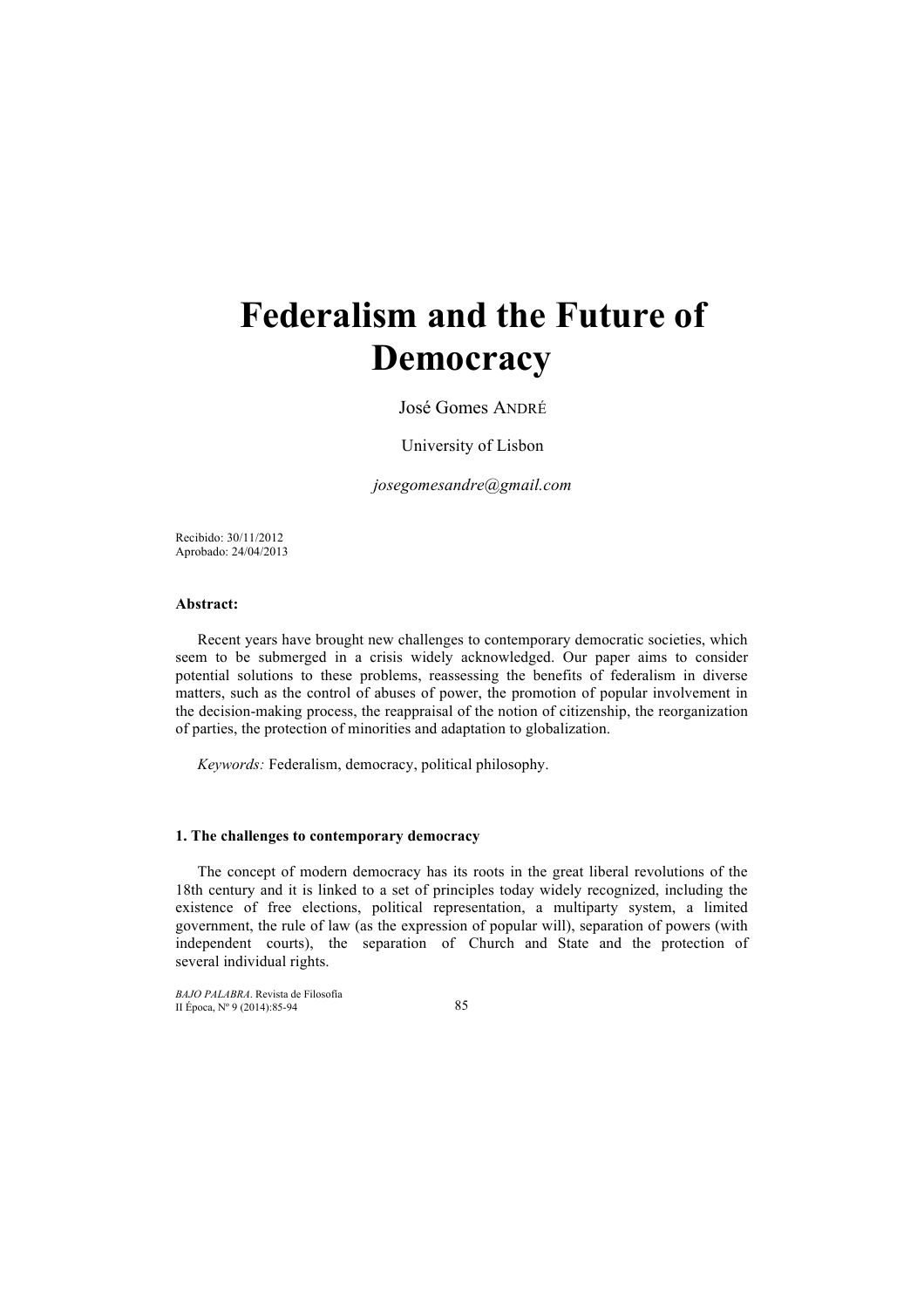Although indispensable to the maintenance of present democracies (and still pertinent in areas of the globe where such principles are only partially practiced), these elements have nevertheless been insufficient to fully cope with the new challenges posed by contemporary democratic societies, namely in western countries where such principles are respected, but the democratic aspirations of the people still seem in several ways somewhat unanswered. Despite the broad nature of such challenges, we can identify some of the most important ones:

i) *Globalization*. The birth of modern democracy occurred concomitantly with the rise of the nation-state. Therefore, the institutional framework of the first modern democratic experiences created mainly uniform legal guidelines to sustain a central administration, necessary to guarantee solid foundations to the democratic state. However, the recent emergence of political realities that require a strong cooperation between states (such as massive migrations, intensive international trade, shared monetary policies, environmental problems, etc.), clearly demand new types of institutional relationships, notably some form of supra-national connections, which modern democracies seem unprepared to deal with due to their *unitary* original nature.

ii) *The rise of minorities*. Almost inexistent when the first modern democratic experiences took place, religious and ethnic minorities currently represent a considerable and growing population amidst democratic societies. Nevertheless, since democracies are essentially based in the principle of the *ruling majority*, such minorities have been repeatedly excluded from the most important political organs as well as the decisionmaking process altogether. To find a place for minorities in the democratic compound remains one of the hardest and yet most urgent challenges of contemporary politics.

iii) *The unchecked growth of economic powers*. Indispensable to the common functioning of modern democracies, economic agents (taken in a broad sense, and therefore including banks, corporations, markets, investors, etc.) have grown fast in the past century –strongly benefiting from deregulation and ambiguous laws– to the point that the hardcore of political activity is now highly subordinated to economic powers. Since such powers frequently exist outside the institutional framework, and/or exercise their influence through channels exempt (or simply out of reach) from any political or legal control, they pose a substantial threat to present-day democracies.

iv) *The predominance of political party "machines" in the public sphere*. Although the existence of political parties has been long recognized as a distinctive mark of a sound democracy, the peculiar mode in which parties intervene nowadays in the political process generates several problems to democracy, the most relevant of which is the way they limit the participation of common people in politics. By transforming themselves in the only *effective* intermediary between society at large and the political practice, parties erected an almost insurmountable barrier to the citizens who wish to join the decision-making processes, without belonging to such parties.

v) *The persistent abuses of power*. Phenomena such as corruption, nepotism and political patronage have always been present in the democratic experience. Nonetheless, their recurrence –and perhaps even increase– in recent years have notoriously damage democracy's efficiency. If taken together with one of the worse effects of the dominance of *party machines* in present democracies (the decrease of political actors' accountability, who seem to answer more directly to party leaderships than to the people who elect them), such forms of political malpractice have contributed to the increase of negative views on democracy in the public opinion.

> *BAJO PALABRA*. Revista de Filosofía II Época, Nº 9 (2014):85-94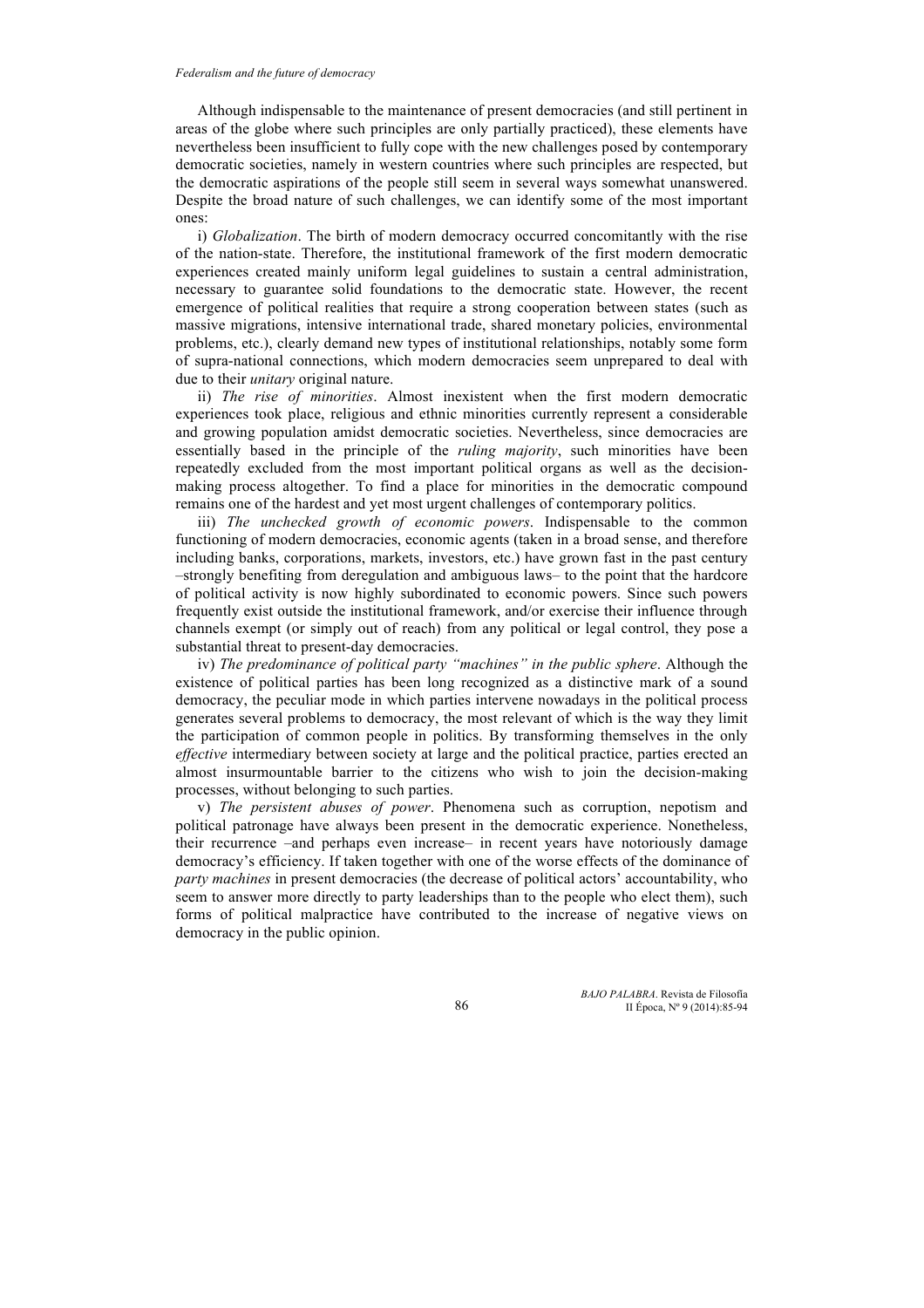These and other factors have lead to a progressive weakening of current democracies, controlled by incapable political elites and marked by a growing distance between the citizens and the political deliberation process. Our paper aims to consider potential solutions to these problems, reassessing particularly the benefits of federalism in promoting democratic principles.

# **2. The nature of federalism**

To evaluate the prospective benefits of federalism to democracy, we need initially to clarify its true meaning, widely misrepresented both in the academic and political fields, which have persistently confounded federalism with the process leading to a centralization of political power, binding several states into a *superstate* (in the deceitful words of Margaret Thatcher<sup>1</sup>), that would swallow all the political authorities into one giant vortex, a solitary political construction wholly controlled by an all-powerful central government. Such misleading characterization of federalism is still reproduced nowadays, especially by political actors very critical of European integration, and pervades occasionally even the scholarly debate over the kind of system federalism entangles<sup>2</sup>.

These portrayals of federalism are unsustainable as we dig into a full account of its true meaning. Deriving from the Latin words *fides* (trust) and *foedus* (pact, agreement), the concept of federalism implies a cooperative relation between several entities with common goals, which leads to a political union with a central government that coexist side-by-side with concurrent power structures inherent to the members that form such union. In a federal association, the political decisions don't emanate therefore from one single superstructure, but occur within a matrix of concomitant power entities that are permanently connected to each other. In the words of Daniel Elazar, one of the leading scholars of federalism in the  $20<sup>th</sup>$  century,

Federal principles are concerned with the combination of self-rule and shared rule. […] As a political principle, federalism has to do with the constitutional diffusion of power so that the constituting elements in a federal arrangement share in the processes of common policy making and administration by right, while the activities of the common government are conducted in such a way as to maintain their respective integrities<sup>3</sup>.

As a *compound arrangement*, federalism doesn't imply a consolidation of the constituent parts in a *sole structure* and surely doesn't involve the inevitable transformation of a set of states in a one-dimensional political organization. Federal systems are based exactly in the opposite idea: an agreement between political entities that maintain an identical formal standing, although they are bound in a common whole. Such union must have a gravity center (that holds them together), but it contains a wide field of complementary powers. Although particular organs have paramount authority in specific matters, federalism is by nature polyarchical. Its *modus operandi* is based in the collaboration between various political units, which are not subsumed under a unique authority, but instead preserved as constituent parts of a multiform building.

<sup>1</sup> Thatcher, Margareth, *Speech to the College of Europe (Bruges, 20/09/1988)*, URL <http://www.margaretthatcher.org/document/107332>

<sup>2</sup> See, for instance, Galloway, David, *The Treaty of Nice and Beyond*, Sheffield Academic Press, 2001; and also Szczerbiak, Aleks and Taggart, Paul, *Opposing Europe?*, Oxford University Press, 2008.

<sup>3</sup> Elazar, Daniel, *Exploring Federalism*, The University of Alabama Press, 1987, pp. 5-6.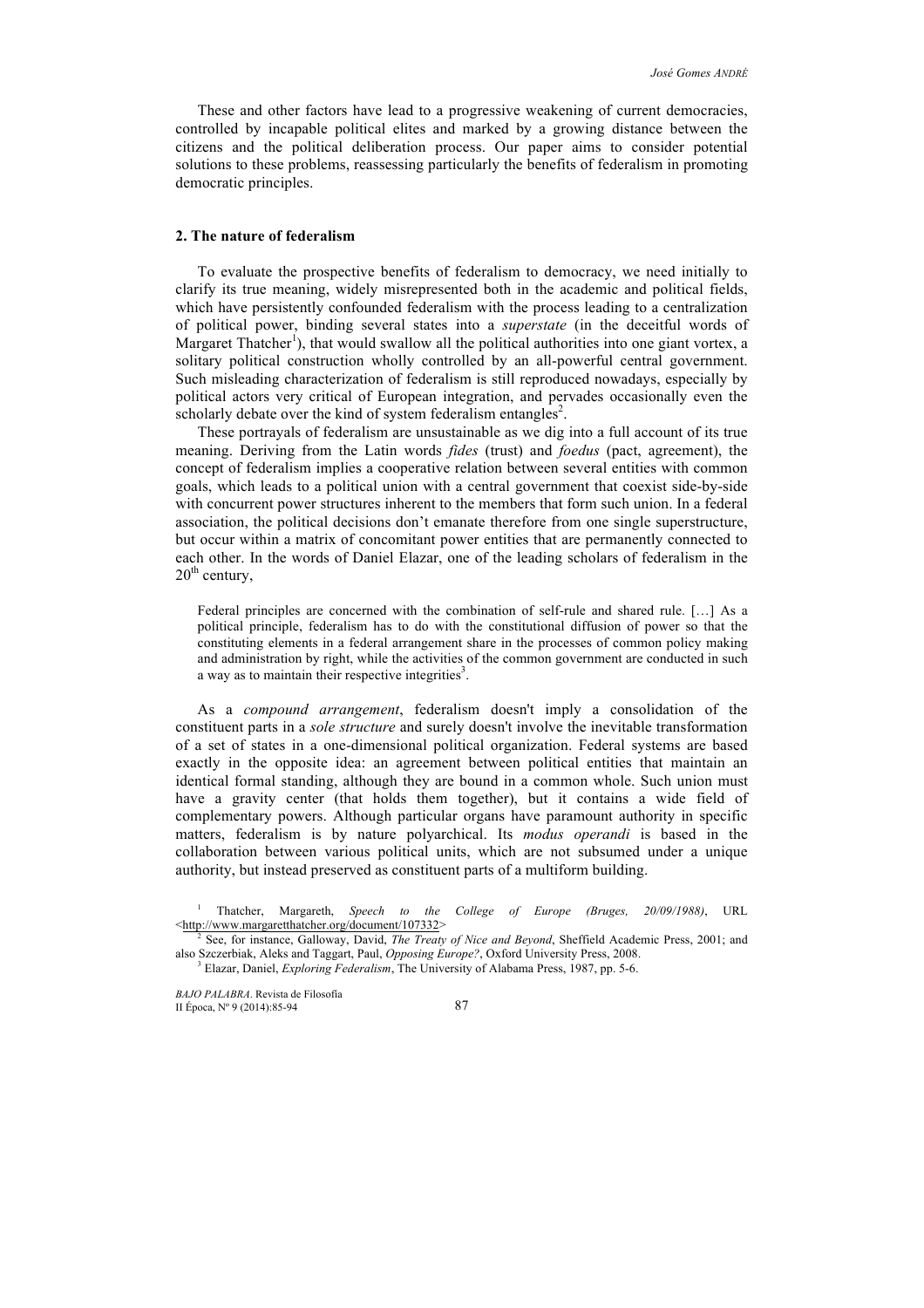In a clear contrast with unitarian forms of government –typically set in a fixed hierarchy, with political processes occurring mainly across vertical decision axes' (where a highly centralized government acts directly upon the whole territory under its supervision), federalist associations chiefly depend on horizontal connections and shared decisions between different political authorities. Even if it creates a *central government* (for purposes of efficiency in the pursuit of mutual objectives), federalism permanently relies upon an inter-institutional communication between various equidistant power organizations, which are encouraged to act together in the pursuit of common solutions to common problems, within the scope of their competences.

# **3. The benefits of federalism to democracy**

With the proper meaning of *federalism* clarified, we can concentrate on the reasons why we believe it may contribute to the promotion of democratic values (nowadays endangered by the challenges previously enumerated).

## *3.1. Checks and balances*

A first relevant aspect of federalism is the fact that it represents one of the most efficient *checks and balances* of political action, as it multiplies the vigilance mechanisms of a democratic system. By creating additional levels of government –enshrined in the main political structure– federalism not only divides power among several organisms (thereby avoiding the concentration of authority in a single distant and potentially abusive branch), but also stimulates the various power structures to oversee each other. Relying on the wariness nature of authority, federalism promotes a zealous caution between political actors, as they try to avoid encroachments on their specific prerogatives, which tends therefore to maintain the political action within a realm of restricted competences. As it increases the number of players in the political system, federalism creates thus an indispensable safeguard against an abuse of power that could endanger democracy:

[...] federalism is politically sound because of its compound features [...]; by providing for a constitutional diffusion of power, federalism enables "ambition to counteract ambition" for the good of the body politic and prevents the consolidation of ambition to the latter's detriment<sup>4</sup>.

Elazar's reference to a famous James Madison's expression ("ambition to counteract ambition<sup>15</sup>) seems especially appropriate, given Madison's reflection on the ability of federalism to protect the common good by taking advantage of the *negative traits* of human nature (as the thirst of power and control), which can be used in the proper institutional outline (that federalism aims to build) to reinforce mutual vigilance between political agents and structures. This happens precisely because the personal interest of politicians and institutions in the maintenance of their *jurisdiction* propels them to watch carefully against unlawful threats to it.

*BAJO PALABRA*. Revista de Filosofía II Época, Nº 9 (2014):85-94

<sup>4</sup> Elazar, Daniel, *op. cit.*, p. 29.

<sup>&</sup>lt;sup>5</sup> "Ambition must be made to counteract ambition. The interest of the man must be connected with the constitutional rights of the place. It may be a reflection on human nature, that such devices should be necessary to control the abuses of government.", Madison, James, *The Federalist number 51*, *The Papers of James Madison*, *Congressional Series*, vol. 10, The University of Chicago Press, 1977, p. 477.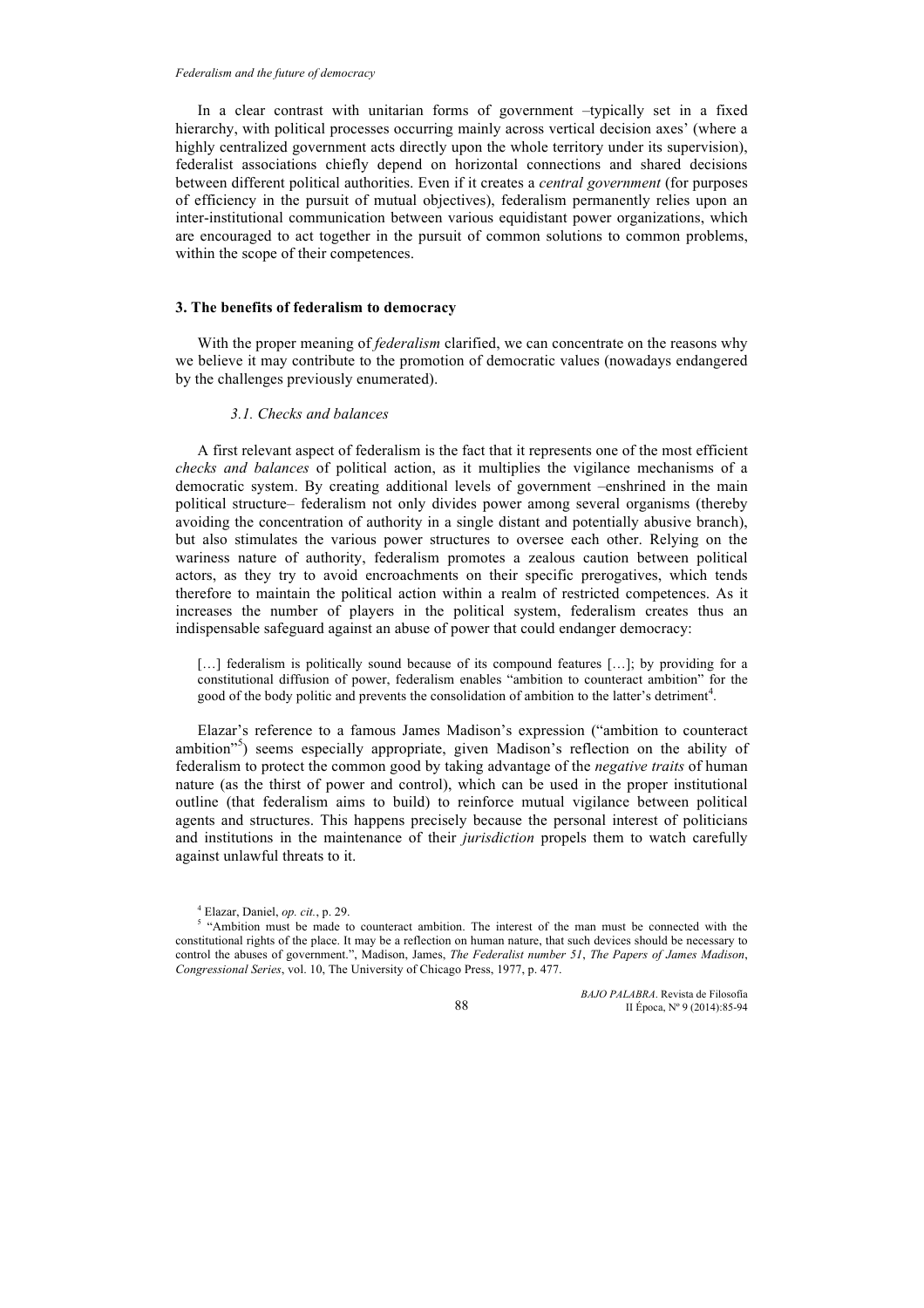Contemporary analysis on the benefits of federalism also commonly resort to the *negativity of human nature* as they trace egotistical features that can nevertheless be used to favor public interest. A good example is the work of Nobel Laureate Roger Myerson, who has sustained in a recent paper that "the forces of democratic competition may be sharpened by the national ambitions of local leaders"<sup>6</sup> . Using theoretical models to evaluate the behavior of political leaders in federalist systems, Myerson found that the federal division of powers foments healthy and successful governance, since it creates an additional and strong incentive for provincial leaders, who wish to create a good reputation as they crave a future role at a national level. In a unitary system, ambitious politicians can easily taint public policy with their personal interest, but in a federal model that gives effective power at multiple levels, the fierce competition among political actors generates a motive and an opportunity to promote good democratic practices, channeling personal ambitions into the establishment of outstanding public careers<sup>7</sup>.

#### *3.2. Popular participation*

Moreover, since federalism upholds decentralization and the principle of subsidiarity (the idea that in a political complex organism, the superior structures should only act if the matters at hand cannot be efficiently executed by the subordinate units), the powers and rights of the governments nearest to the communities are reinforced. This can be very important to the promotion of democratic values for two reasons.

First, because it amplifies representation, by encouraging dynamics of proximity between the political actors and the common citizens, who can see their needs more quickly answered, due to the existence of significant units of decision closer to them. At the same time, the responsibility of the political agents in face of their constituents is increased, as the public decisions tend to be connected with familiar names, and no longer to distant and often unidentified political officers. Federalism thus emphasizes political accountability, creating stronger links between representatives and represented, allowing for a better communication among them and raising also the chances to punish (or reward) those who were more personally and directly incapable (or capable) to protect the common good and the interests of the people.

On the other hand, through decentralization federalism can maximize popular participation in political affairs. It does so by creating more government structures, and consequently more opportunities for citizens to influence the decision-making processes. Due to its natural predisposition to diffusive administrative patterns, federalism creates thus several stages for political organization, engagement and mobilization. Such provisions do not guarantee *per se* an increase of popular involvement in politics, but "they offer at least an additional and better chance of active participation"<sup>8</sup> , particularly compelling to the people because a large part of *substantive* policy-making takes place at a local level, which is more *accessible* to common citizens and where the effects of the political process are much more *visible*, as Mark Tushnet points out:

<sup>6</sup> Myerson, Roger, "Federalism and Incentives for Success of Democracy", *Quarterly Journal of Political Science*, 2006, 1, p. 5.

<sup>7</sup> Ibid.*,* p. 5 *et passim*.

<sup>8</sup> Hrbek, Rudolf, "Exploring Federalism: Europe and the Federal Experience. Reflections at the Beginning of the Nineties", in Brown-John, C. Lloyd (ed.), *Federal-Type Solutions and European Integration*, University Press of America, 1995, pp. 556-567.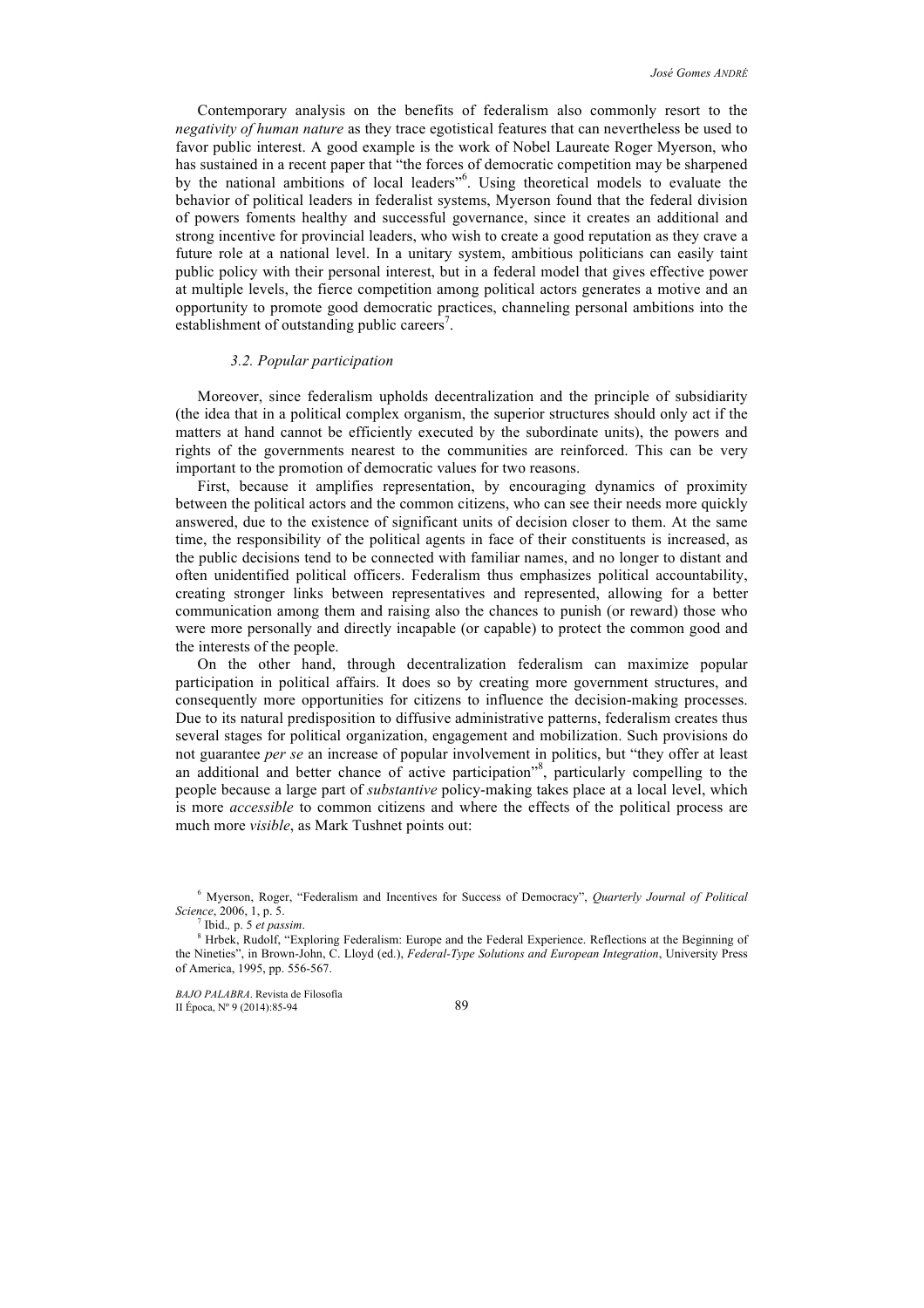Federalism promotes participation because […] people find it easier to engage in political action in smaller jurisdictions: the smaller the jurisdiction, the more likely it is that a person's political action will actually affect policy, and the clearer it will be to the voter that his or her participation actually made a difference<sup>9</sup>.

The increase of popular participation, even if it occurs initially only at a local level, can produce further benefits in the long term, due to its *pedagogic effects*. For such participation ensures character formation through discussion and deliberation, promotes the idea of a public and open society, and creates *more vigorous citizens*, who after the experience at the local level, will be more willing to participate in other stages of political action (namely in the state or national governments) $10^{\circ}$ .

# *3.3. Citizenship revisited*

By establishing a social and political network that rests upon a clear principle of civic intervention, federalism provides a return to the genuine meaning of *democracy*, as the "government of the people, by the people, and for the people" (in the famous words of Abraham Lincoln), because it celebrates the capacity (and the right) of each individual (or small communities) to assume a seminal participation in the decisions that affect directly their quotidian lives. Hence, federalism allows to reappraise the notion of citizenship, no longer understood merely as the individual right to the full dominion of his private actions (or to be free from State intervention), but primarily as his right (and, to some extent, *duty*) to actively take part in the collective decisions of the public realm.

Present in several contemporary theoretical works (namely by authors of the so-called "Communitarian School"<sup>11</sup>), this idea has, in fact, always been an essential feature of the historical reflections on federalism and democracy. Let's briefly recall, for instance, Thomas Jefferson's observations on these matters. Having contributed directly in his early days to the triumph of democracy in the USA, Jefferson was later in life somewhat disappointed with the lack of popular participation in the political process. In his correspondence, he speaks of a proposal to address that problem, consisting in the creation of a large *system of wards* –small units of government that encouraged a direct public involvement in several political decisions of a specific local nature. More than mere electoral districts, the wards would have resembled the historical practice of town hall meetings, whereby every member of the local community voiced their opinions about shared subjects of interest. To Jefferson, wards would then represent genuine spaces of public discussion, allowing each individual to directly participate in the management of local affairs, making them the true bulwarks of a republican system:

Each ward would thus be a small republic within itself, and every man in the State would thus become an acting member of the common government, transacting in person a great portion of its rights and duties [...]. The wit of man cannot devise a more solid basis for a free, durable and well administered republic<sup>12</sup>.

*BAJO PALABRA*. Revista de Filosofía II Época, Nº 9 (2014):85-94

<sup>9</sup> Tushnet, Mark, "Federalism as a Cure for Democracy's Discontent?", in Allen, Anita and Regan, Milton (Eds.), *Debating Democracy's Discontent. Essays on American Politics, Law, and Public Philosophy*, Oxford University Press, 1998, p. 308.

 $10$  Ibid., p. 308.

**<sup>11</sup>** *Cf.* Wilfred McClay "Communitarianism and the Federal Idea", in *Lawler, Peter and McConkey, Dale (eds.),* Community and Political Thought Today, Praeger, 1998, pp. 101-108; see also Sandel, Michael*, Public Philosophy: Essays on Morality in Politics, Harvard University Press*, 2005, especially pp. 9-34 and 156-173*.*

<sup>12</sup> Letter of *Thomas Jefferson to John Cartwright*, June 5, in Jefferson, Thomas, *Writings*, Library of America,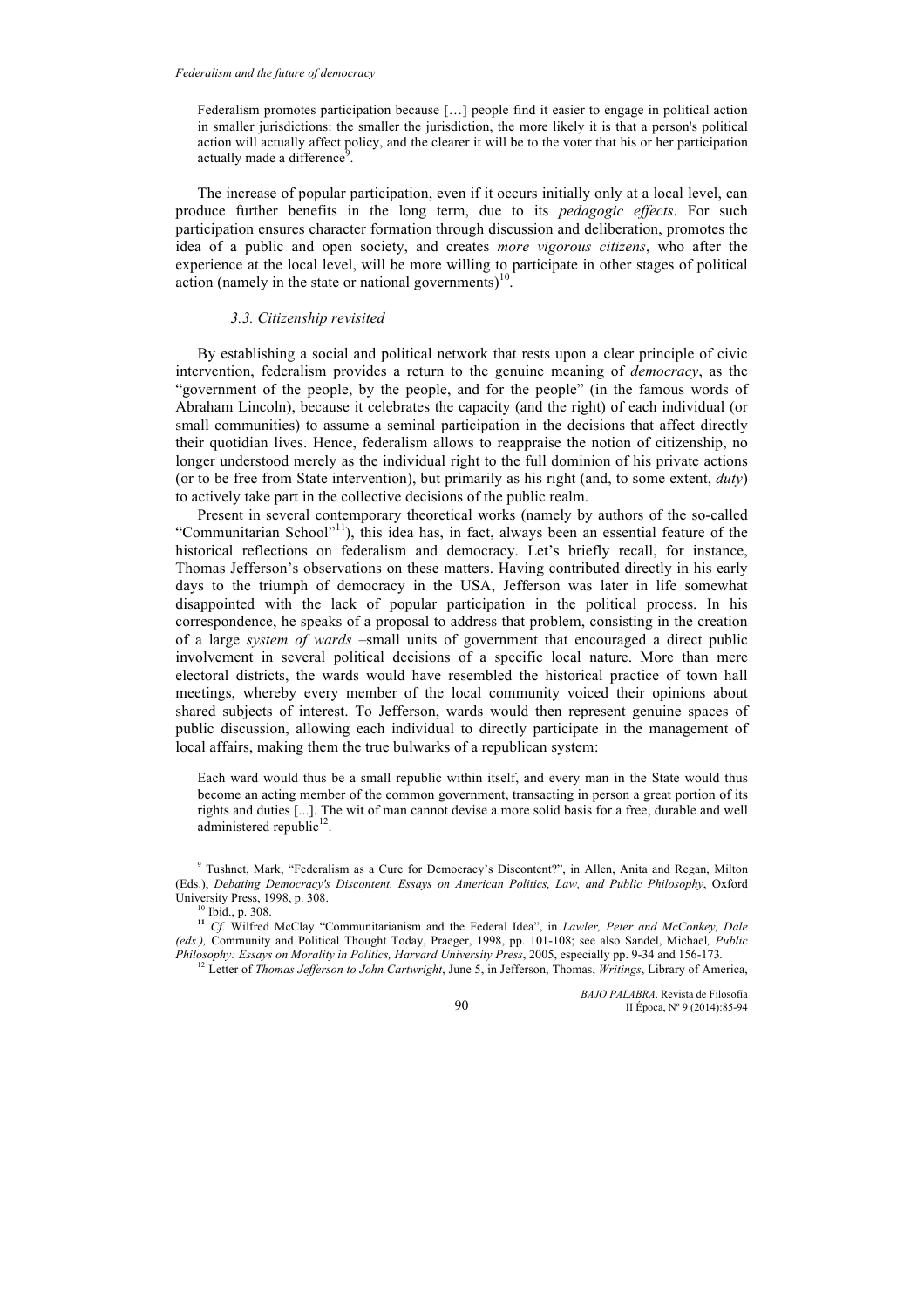Jefferson's concept of *wards* seems to comprise a return to the idea of *polis* in Ancient Greece. His primary intent was to cultivate each individual's fulfilment through an active exercise of citizenship, which could only occur in the plural context of the commonwealth. The ward could have been (since it was never implemented) *the public space* that allowed each individual to act *as a citizen*, that is, as a singular participant that intervenes in a collective political decision process. The former highlights the right of each person to selfgovernment, but only the latter *gives meaning to such right*, by incorporating it in the public life and the political practice of a larger community.

# *3.4. Changes in the party system*

Federalism can also produce relevant democratic improvements in the way political parties operate, decentralizing their organization and their political platform. Through the powers they convey to political actors located at different points in the various government structures, federal systems can reshape the nature of party competition and the incentives for politicians, forcing a greater adaptation to regional and local necessities. On the other hand, the already mentioned model of proximity between representatives and constituents, typical of federalism, contributes to a larger accordance of political actions and the true interests of common citizens. In federal systems, parties are therefore more connected and dependable of popular opinion than in unitary countries, where party organizations –due to its wider and *national* facet– usually demand a stronger and rigid centralized leadership.

The American case illustrates the advantages of federalism in this matter. Due to the ample cultural, social and ideological differences of the states, the political parties are highly decentralized organizations, since they have to adapt themselves to the changing priorities of the electorate. Hence, the Democratic Party structures in the South are much more conservative than their counterparts in the Western Coast, for instance (the same is valid for the Republican Party). Besides, the complex features of the federal compound (with multiple decision-making devices) demand of parties great flexibility (in questions of ideology, but also of organization and composition), in a general landscape where exist "[…] plenty of scope for party-state dissonance regarding presidential, congressional, gubernatorial and local state elections and representation"<sup>13</sup>.

Since they dominate the vast majority of political organs at a national level, it may seem these two parties are in fact massive and centralized organizations. But, in truth, they are the result of a broad coalition of local and state structures, with different messages, political discourse or even electoral strategies, necessary to win votes in diverse regions of the federation. National parties in the USA are then quite fragile –partly because of weak party discipline and the *personalization* of politics– but mainly due to the *diversity* of their political views, which in this case favors democratic principles, as the parties search for popular approbation by accommodating themselves to the people's (different and wide) needs and aspirations $14$ .

1984, pp. 1492-1493.

<sup>13</sup> Burgess, Michael, *Comparative Federalism. Theory and Practice*, Routledge, 2006, p. 152. <sup>14</sup> Cf. Burgess, *op. cit.*, p. 152.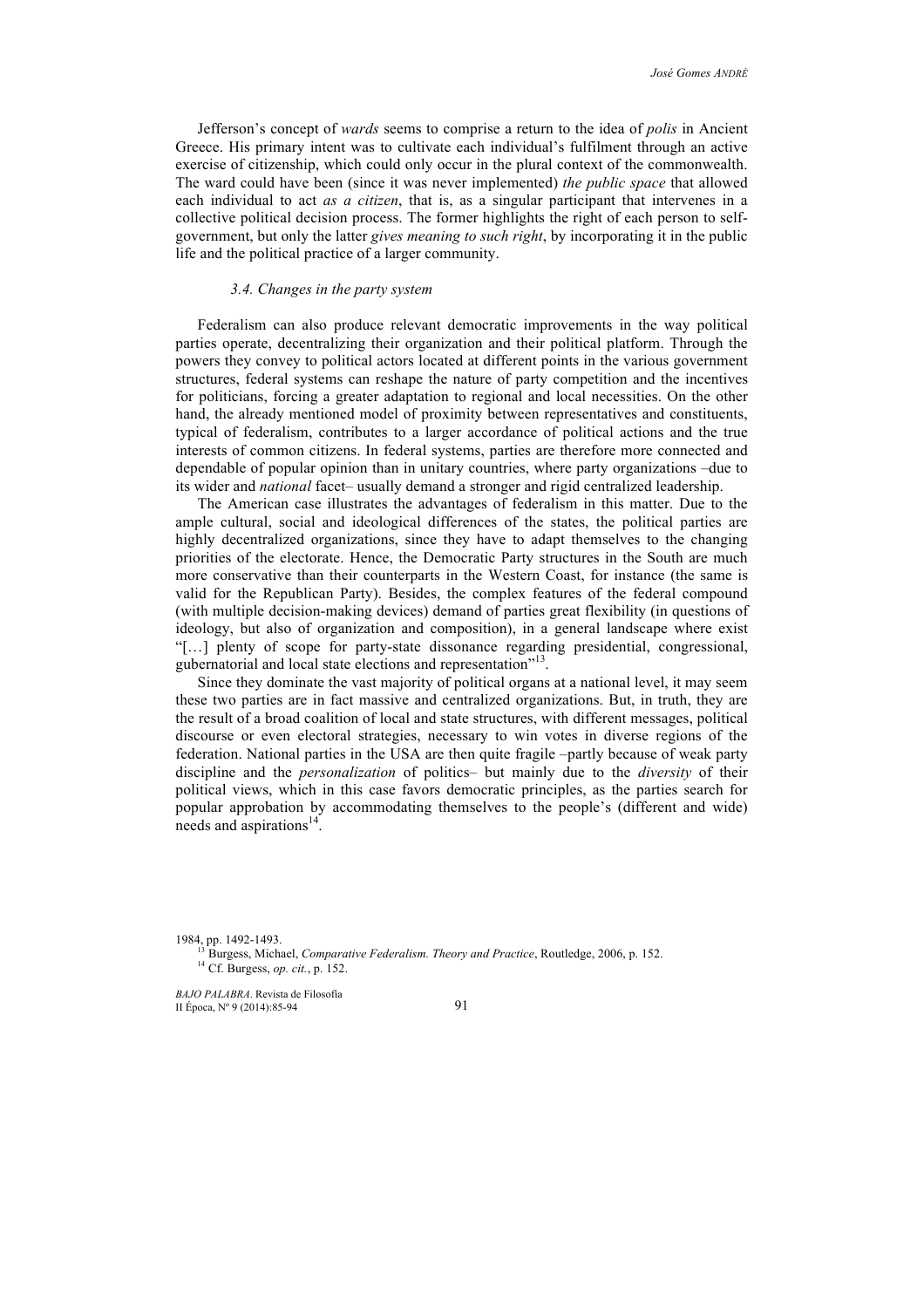## *3.5 Pluralism, minorities and globalization*

Another important aspect of federalism is how it fosters pluralism, a quintessential mark of democracy, by facilitating the access of minorities to the political process, as noted by Rudolf Hrbek:

Minorities […] may have a stronghold at regional level which would give them better opportunities to promote their case within the national organization. […] A federal structure makes it easier for minorities to gain ground, to grow up and to consolidate at a regional level.  $[...]$  A federal structure forbids to marginalize minorities<sup>15</sup>.

In a unitary political model, minorities find great difficulties to push their agenda, due to its *scarce relevance* when compared with *general* issues that concern the majority. On the contrary, a federal arrangement –which contains multiple levels of government, including a territorial division of power– widens the chances of specific groups to make their voice heard, especially if the demographic weight of those groups is, in a particular region, proportionally superior to their representation at a national level. In such cases, the existence of a specific political unit with reserved powers is indispensable to protect such minorities against *the superiority of the many*, allocated in the national bodies. That is the reason why many federal systems adopt special protection clauses to minority groups who wish to preserve their culture or language (see Belgium, Switzerland or Canada), endowing certain states (or regions) with significant autonomy or even a virtual veto power on relevant policy issues.

The idea that federalism can promote democratic values by protecting minority rights is a constant aspect in the treatment of these matters. We find it in James Madison's celebrated theory of the "extended republic", a defence of social and political diversity as the most adequate instrument to cope with the existence of *factions* (groups motivated by particular interests), which in a plural environment have fewer chances to constitute an abusive majority against the interests of smaller groups<sup>16</sup>. We see it in Arend Lijphart's works, where federalism is listed as one of the most effective mechanism in *consociational democracies*, protecting minorities against elected majorities through the creation of political subunits with substantial sovereignty, where an ethnic or cultural minority has a specific predominance<sup>17</sup>. And we find it also in Daniel Elazar's thought, who emphasizes the importance of "compounded majoritarianism" for democracy, i.e., the fact that political majorities should primarily be composed of several minorities or confederated groups (which would "govern by consensus"), and not of a *unique* cultural or ideological faction which gains institutional predominance<sup>18</sup>.

All these authors agree that federalism can be useful for minorities in a dual sense. For at the same time it can create for minorities an *immunity* barrier against abuses, federalism may also promote its *integration* in the national political process, because federal systems require a permanent cooperation between the several political structures that encompass a federal union, thus leading to concerted resolutions both on state and national issues.

<sup>18</sup> Elazar, Daniel, *op. cit.*, p. 263.

*BAJO PALABRA*. Revista de Filosofía II Época, Nº 9 (2014):85-94

<sup>&</sup>lt;sup>15</sup> Hrbek, Rudolf, "Exploring Federalism: Europe and the Federal Experience. Reflections at the Beginning of the Nineties", op. cit., p. 557.

<sup>16</sup> Madison, James, *The Federalist number 10*, *op. cit.,* pp. 263-270.

<sup>&</sup>lt;sup>17</sup> Lijphart, Arend, *Democracy in Plural Societies: A Comparative Exploration*, Yale University Press, 1977.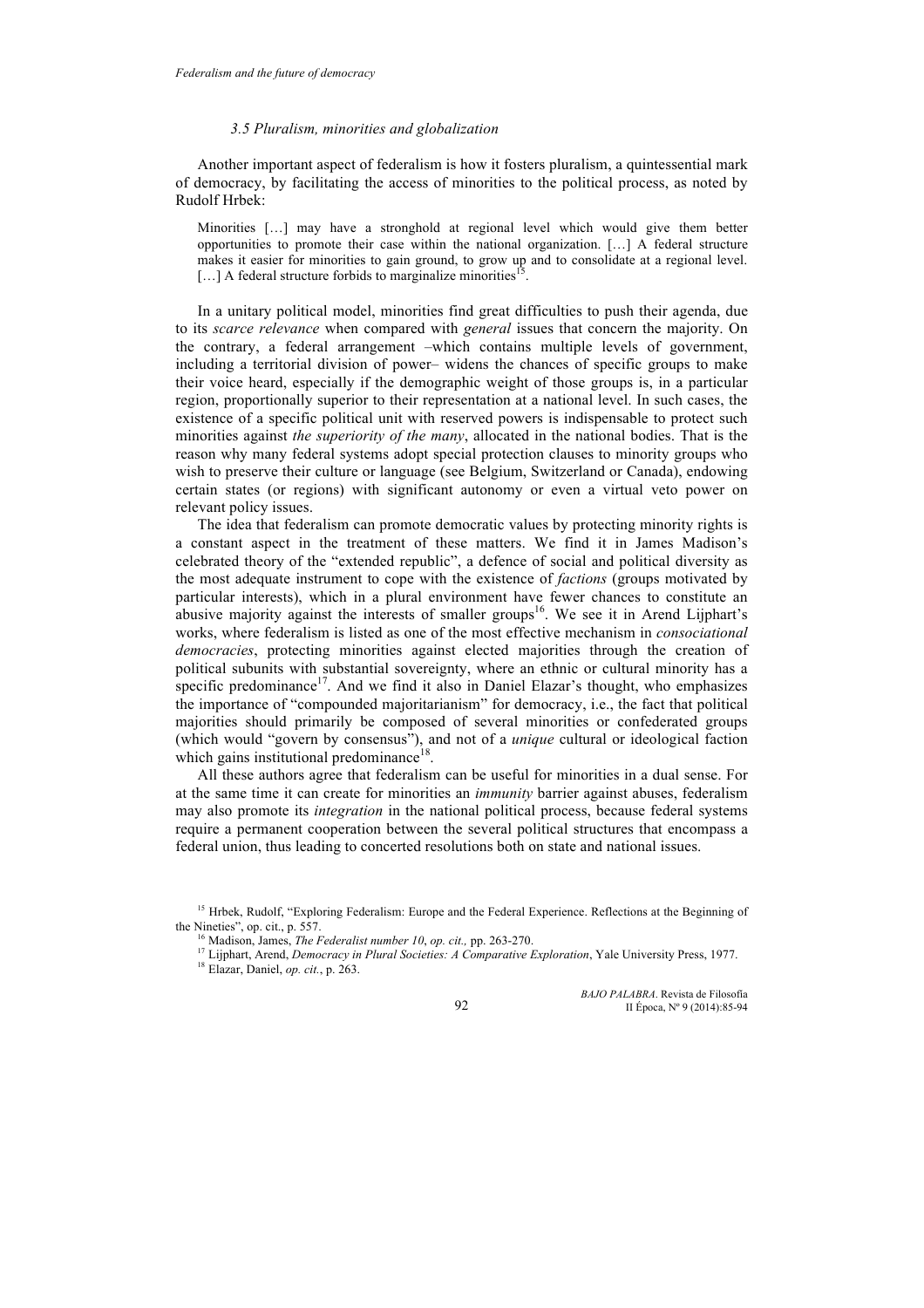The ability of federal systems to promote collaboration between various entities in search of common goals –and to build reasonable consensus among multiple institutions with often divergent interests– is indeed perhaps the strongest asset of federalism, making it suitable to many situations in which diversity exists (whether of a cultural, social or political nature), and where nevertheless some sort of agreement and common effort needs to be found and developed. With its reliance in cooperation, free debate and institutional negotiation, federalism seems therefore appropriate not only to uphold democratic values *within* countries, but also *among* them. Preferring partnership and mutualism to subordination or external impositions, federalism is primordially a *dialogic political exercise*, and in this sense it can operate both at a micro (national) and a macro (supranational) level.

In the present international scene new linkages between states, governments and citizens are constantly appearing, rising diverse challenges that need *comprehensible answers*. Globalization has lead to colossal progresses in science, technology, transportation, commerce and information, but still lacks innovative achievements in the political realm. Perhaps federalism could be particularly useful in this matter, because it can create the kind of institutional connections avidly solicited by the new global order, preserving and bolstering democratic principles inherently attached to its procedures, based on collaboration, open discussion and shared decisions $19$ .

## **4. A few conclusive remarks**

We have seen how federalism can promote democratic values in a wide range of matters, but despite such analysis it is important to state that such idea doesn't constitute a definitive solution to democracy's problems –only an instrument to tackle them. That is the case, first and obviously, because democracy is a reality too complex to be sustained in a single concept or political framework; but secondly, due to federalism's own imperfections, namely when considered as a potential mechanism to address democracy's deficiencies.

One of such flaws is the incapacity of federalism to effectively control the relevance of economic powers in modern democracies. This happens mainly because these powers usually circumvent the political framework, to which federal institutions are strictly attached. In practical terms, these can enhance cooperation between countries and supranational organisms, but even such instruments of superintendence are often incapable of properly oversee the *external* pressures of markets, banks, loan companies and other economic agents.

Federalism is also quite inefficient in dealing with political bureaucracy and the weight of the administrative processes-growing problems of contemporary democracies, which in fact are only enlarged by federalism. Federal systems are by definition polycentric, demanding a multiplication of agencies, institutions and offices in the political structure of a nation (or supranational configurations). The existence of this wide network of organisms and actors naturally brings with it an increase in bureaucracy, creating moreover so many layers of policy-making processes that both the outside observer and the agents belonging to that matrix find it hard to fully understand the several steps of political deliberation in such systems.

<sup>&</sup>lt;sup>19</sup> Cf. Burgess, Michael, *Comparative Federalism. Theory and Practice*, op. cit., especially the chapter "Federalism, democracy and the state in the era of globalization", pp. 251-268. See also Held, David, "The Transformation of Political Community: Rethinking Democracy in the Context of Globalization" in Ian Shapiro and Casiano Hacker-Corson (Eds.), *Democracy's Edge,* Cambridge University Press, 1999, pp. 84-111.

*BAJO PALABRA*. Revista de Filosofía II Época, Nº 9 (2014):85-94 93